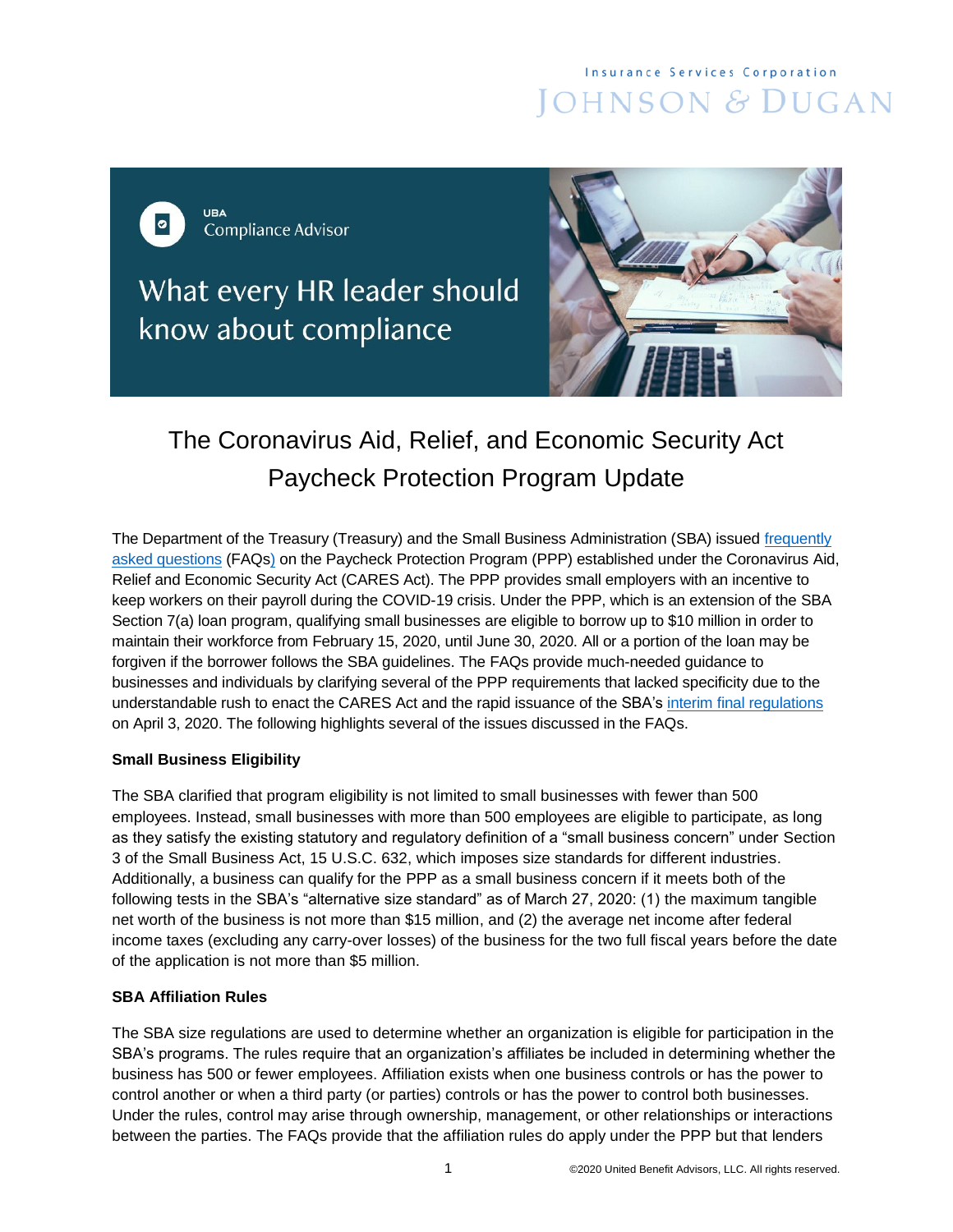

are not required to make an independent determination regarding applicability of the SBA affiliation rules under 13 C.F.R. 121.301(f). Instead, it is the responsibility of the borrower to determine which entities (if any) are its affiliates and determine the employee headcount of the borrower and its affiliates. Lenders are permitted to rely on borrowers' certifications.

# **Payroll Substantiation Requirements**

The maximum loan amount under the PPP is equal to the employer's average monthly payroll cost during the one-year period prior to the date the loan was made, and then multiplied by 2.5. The FAQ provides that the lender is not required to replicate all of the borrower's calculations but may rely upon the borrower's attestation of the accuracy of the calculations. The guidance further indicates that lenders are expected to perform a good faith review, in reasonable time, of the borrower's calculations and supporting documents concerning average monthly payroll cost. Further, if the lender identifies errors in the borrower's calculation or material lack of substantiation in the borrower's supporting documentation, the lender is encouraged to work with the borrower to remedy the issue. The documentation that several financial institutions are requiring includes business and sole proprietor tax returns, quarterly payroll reports, reports prepared by third party payroll processors and any other information that supports the applicant's requested loan amount.

#### **Definition of Payroll Costs**

Under the PPP, eligible employers may borrow an amount calculated from the employer's average monthly payroll cost. The CARES Act limits the amount of compensation that may be included in the calculation to \$100,000 per employee. The FAQs clarify that the exclusion of compensation in excess of \$100,000 annually applies only to cash compensation and not to non-cash benefits, including employer contributions to defined-benefit or defined-contribution retirement plans, payment for the provision of employee benefits consisting of group health care coverage, including insurance premiums and payment of state and local taxes assessed on compensation of employees. Accordingly, benefits costs that cause the total payroll to exceed \$100,000 per employee may be included when determining the applicant's maximum loan amount.

#### **Payroll Calculation Time Period**

The SBA indicated that an applicant may determine the number of employees and payroll by using a 12 month look-back period or by using the information from calendar year 2019. For seasonal businesses, the applicant may use average monthly payroll for the period between February 15, 2019, or March 1, 2019, and June 30, 2019. An applicant that was not in business from February 15, 2019 to June 30, 2019, may use the average monthly payroll costs for the period January 1, 2020, through February 29, 2020. The SBA stated that borrowers may use their average employment over the same time periods to determine their number of employees, for the purposes of applying an employee-based size standard. Alternatively, borrowers may elect to use the SBA's usual calculation: the average number of employees per pay period in the 12 completed calendar months prior to the date of the loan application (or the average number of employees for each of the pay periods that the business has been operational, if it has not been operational for 12 months).

#### **Seasonal Employer Eligibility**

The FAQs addressed whether a seasonal borrower whose business activity increases from April to June is eligible for the PPP, in light of the fact that the business was not operating at full capacity on February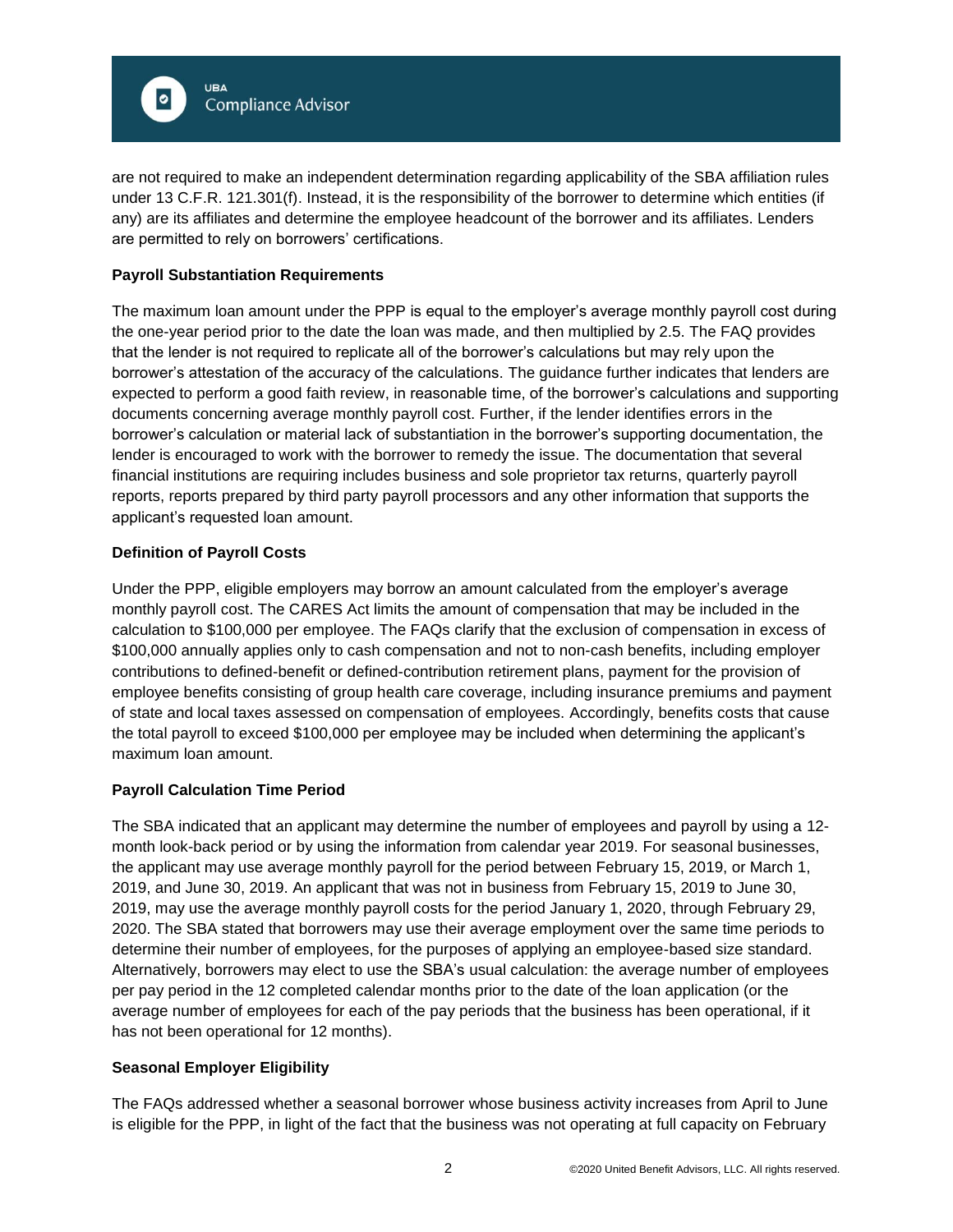

15, 2020. In response, the SBA indicated that a lender may consider whether a seasonal borrower was in operation on February 15, 2020, or for an eight-week period between February 15, 2019, and June 30, 2019, which would fall within the seasonal borrower's period of full operation.

## **Leased Employee Payroll**

The FAQs addressed whether amounts paid to leased employees through a third-party payer such as a payroll provider or a professional employer organization (PEO) in order to process payroll and report payroll taxes constitutes PPP loan payroll documentation. This is important both for determining the amount of the borrower's maximum loan amount and for documenting how loan proceeds are used for a loan made between February 15, 2020, and June 30, 2020, for loan forgiveness purposes.

Under the FAQs, the SBA recognized that eligible borrowers may use PEOs or similar payroll providers and that documentation provided by the payroll provider will indicate the amount of wages and payroll taxes reported to the IRS by the payroll provider for the borrower's employees. Accordingly, that information is considered to be acceptable PPP loan payroll documentation. The SBA indicated that relevant information from a Schedule R (Form 941), Allocation Schedule for Aggregate Form 941 Filers, attached to the PEO's or other payroll provider's Form 941, Employer's Quarterly Federal Tax Return, should be used if it is available; otherwise, the eligible borrower should obtain a statement from the payroll provider documenting the amount of wages and payroll taxes. In addition, employees of the eligible borrower will not be considered employees of the eligible borrower's payroll provider or PEO.

#### **PPP Loans and Sick Leave**

The FAQs confirmed that PPP loans may be used during the eight-week period beginning February 15, 2020, and ending June 30, 2020, in order to cover paid sick leave. However, the CARES Act excludes qualified sick and family leave wages for which a credit is allowed under Sections 7001 and 7003 of the Families First Coronavirus Response Act (FFCRA). For this reason, the PPP loan cannot be used to cover the employer's expense for paid sick and childcare leave under the FFCRA for which the employer is granted a 100% tax credit to cover the expense.

#### **Independent Contractor Payments**

The SBA confirmed, consistent with the final interim regulations, that an applicant's payments to an independent contractor should not be included in calculation of the eligible borrower's payroll costs. Only employee costs, including leased employee costs, are to be included. However, an independent contractor or sole proprietor is itself eligible to apply for a loan under the PPP if the individual satisfies the applicable requirements.

#### **Accounting for Federal Taxes**

The FAQs addressed the method borrowers must use in order to account for federal taxes when determining payroll costs for maximum loan determination and for the allowable uses for PPP loan proceeds. The SBA clarified that payroll costs are calculated on a gross basis without regard to (i.e., not including subtractions or additions based on) federal taxes imposed or withheld, such as the employee's and employer's share of Federal Insurance Contributions Act (FICA) tax and income taxes required to be withheld from employees. As a result, payroll costs are not reduced by taxes imposed on an employee and required to be withheld by the employer, but payroll costs do not include the employer's share of payroll tax.